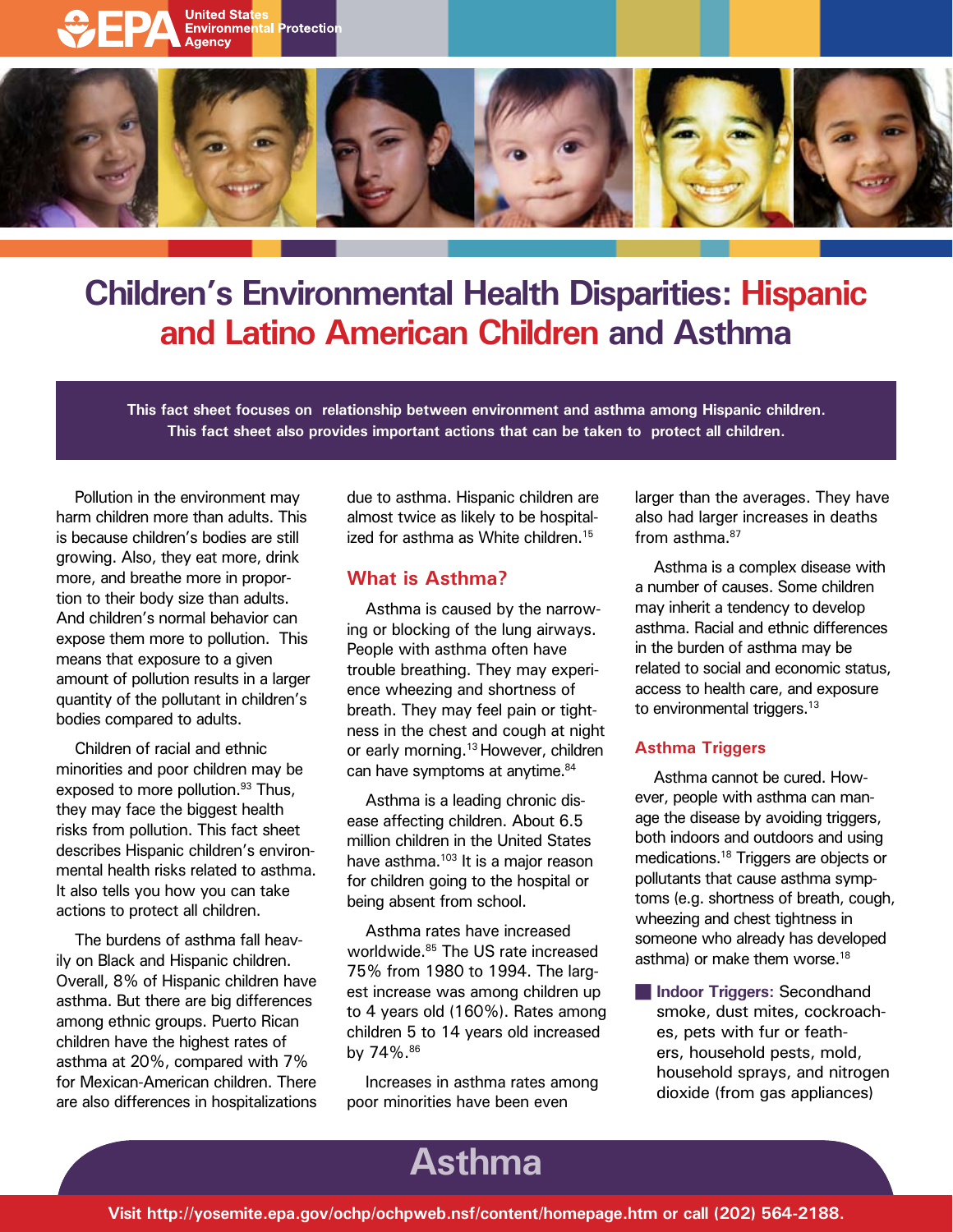



**\*\*** Includes Hispanics

can make asthma worse and/or provoke asthma attacks.19, 20, 88

**n** Outdoor Triggers: High levels of air pollution (ozone, nitrogen oxides, acidic aerosols, and fine particles) in the air are also associated with making asthma symptoms worse.<sup>21, 22, 89</sup> These pollutants come from smoke, dust, and emissions from cars, factories, and power plants. Exposure to high levels of ozone may trigger asthma attacks or cause children to develop asthma. The risk is greatest when children exercise or play sports outdoors when ozone levels are high.<sup>23</sup> Ozone levels are usually highest in summer. Particle pollution can be high any time of year and is higher near busy roads.

#### **What Can You Do?**

If your child has asthma or you suspect he or she has asthma, visit a doctor. Ask the doctor to help you learn which triggers affect your

your child avoid these triggers at home, school, and play. Work with your child's doctor to develop an asthma management plan. Be sure to share a copy of the plan with your child's teacher and school nurse. For more information on indoor asthma triggers and developing an asthma management plan, visit **http://www. epa.gov/iaq/asthma/triggers.html.** 

Watch for the Air Quality Index during your local weather report. The index uses colors to show how

**Figure 2: US EPA's Air Quality Index color codes.** 

much pollution is in the air. Green and yellow mean air pollution levels are low. Orange, red, or purple mean pollution is at levels that may make asthma worse. (See Figure 2.)

State agencies use TV and radio to warn the public of ozone alerts. On Ozone Action Days, people with asthma should spend less time being active outdoors. Early mornings or late evenings are better times for outdoor activities when ozone is expected to be high.

Many communities have programs and resources to help families. Find a community asthma program near you by visiting the Communities in Action for Asthma-Friendly Environments Network at **[http://](http://www.asthmacommunitynetwork.org)  [www.asthmacommunitynetwork.org.](http://www.asthmacommunitynetwork.org)** If you work with a community asthma program, join the Network to have access to information, tools, and proven strategies for improving the health of people with asthma.

Get involved with groups that promote policies to improve air quality. For example, some groups work to prohibit smoking in public places. Others work with local governments to help improve air quality.

An example of a successful community organization is Detroiters Working for Environmental Justice (DWEJ). They convinced the city

| <b>Air Quality Index</b><br>(AQI) Values        | <b>Levels of Health Concern</b>       | <b>Colors</b>                   |
|-------------------------------------------------|---------------------------------------|---------------------------------|
| <b>When the AQI</b><br><i>is in this range:</i> | air quality conditions are:           | as symbolized<br>by this color: |
| $0$ to $50$                                     | Good                                  | Green                           |
| 51 to 100                                       | <b>Moderate</b>                       | Yellow                          |
| 101 to 150                                      | <b>Unhealthy for Sensitive Groups</b> | Orange                          |
| 151 to 200                                      | <b>Unhealthy</b>                      | <b>Red</b>                      |
| 201 to 300                                      | <b>Very Unhealthy</b>                 | <b>Purple</b>                   |
| 301 to 500                                      | <b>Hazardous</b>                      | <b>Maroon</b>                   |

child's asthma, and ways to help **SOURCE: US EPA's AirNow website http://airnow.gov/index.cfm?action=static.aqi**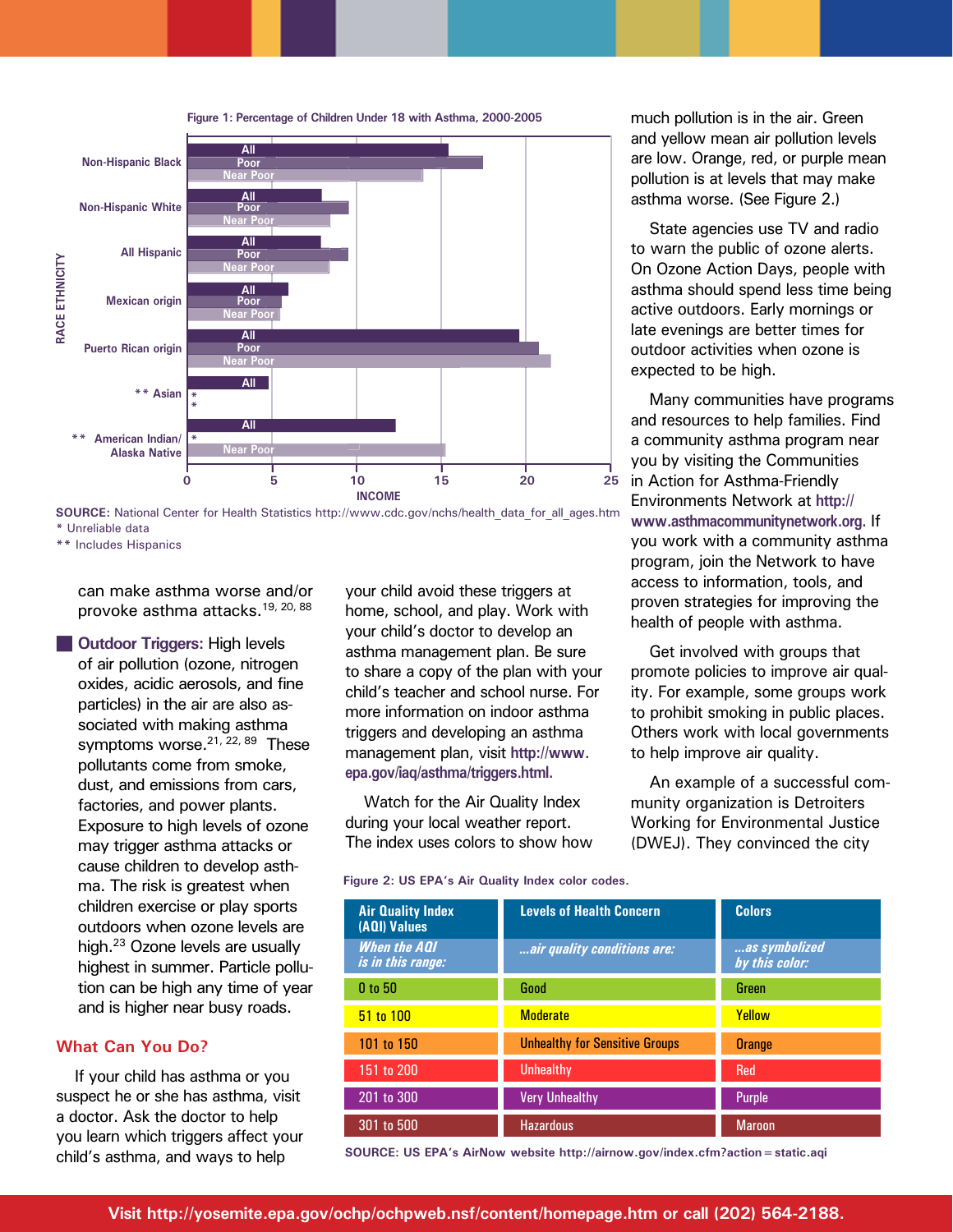to buy new vehicles for its fleet that run on "clean" fuels instead of diesel. The new vehicles improve air quality. DWEJ accomplished this through a number of activities. They presented local air quality data at city council meetings. They held community meetings around Detroit and invited state and city officials. They helped citizens write comments to the Metropolitan Planning Organization. And they helped citizens get appointed to the Detroit Department of Transportation community board. For more information on DWEJ visit **http://www.dwej.org/**  or call 313-833-DWEJ (3935).

Join the Health and Environment Action Network (HEAN). HEAN is a national pollution monitoring program created by the National Alliance for Hispanic Health and Environmental Countdown. HEAN provides people with equipment to track local sources of pollution. The equipment includes pollution sensors, GPS devices and video cameras. For more information visit **http://hean. environmentalcountdown.com.** 

#### **What's Being Done?**

Here are some examples of efforts by Federal governmental agencies, local and national organizations to childhood asthma.

EPA's Asthma Initiative supports research, education, and public outreach to help people with asthma. Learn more at **[www.epa.gov/asthma.](http://www.epa.gov/asthma)**  Para más la información acerca del programa del asma de EPA visita **[www.epa.gov/espanol/saludhispana/](http://www.epa.gov/espanol/saludhispana)  asma.htm.** 

EPA's Indoor Air Quality Tools for Schools Program helps schools identify and prevent environmental asthma triggers. It also promotes



healthy school environments. For more information visit **http://epa.gov/ iaq/schools.** 

EPA's Asthma Home Environment Checklist gives explains how to conduct home environmental assessments. This checklist can help identify asthma triggers in the home. For a copy of the checklist visit **http://www.epa.gov/asthma/pdfs/home\_ environment\_checklist.pdf.** Para más la información visita **http://www.epa.gov/ asthma/pdfs/asthma\_trifold\_span.pdf** 

The Children's RESPIRA Education Program provides bilingual medical services, asthma education, and home environmental assessments for Latino families in the Newark area. For more information about RESPIRA visit **http://www. programsforparents.com/respira/index. html** or call (973) 972-8801.

The Community Asthma Education Prevention Program (CAPP) of Philadelphia provides asthma education classes to patients and their families, child care providers, and school personnel. CAPP also provides in home environmental assessments to eligible

*Studies show that childhood asthma is more common among Puerto Ricans than any other Hispanic group.* 

patients. For more information please email CAPP at cap@email.chop.edu or call (215) 590-5621.

Allies Against Asthma (AAA) helps community groups concerned about asthma in children. AAA also provides lists of asthma education programs across the US. For more information about asthma programs in your area visit: **http://www.asthma.umich.edu/index.html** or call 734-615-3312.

The New England Asthma Regional Council promotes healthy housing, healthy schools, and home assessments to identify and reduce asthma triggers. In addition, the Council is building an asthma tracking system across New England which links health data with environment data. For more information visit: **[http://](http://www.asthmaregionalcouncil.org)  [www.asthmaregionalcouncil.org](http://www.asthmaregionalcouncil.org)** or call 617-451-0049 x504.

# **Periodical Asthma**